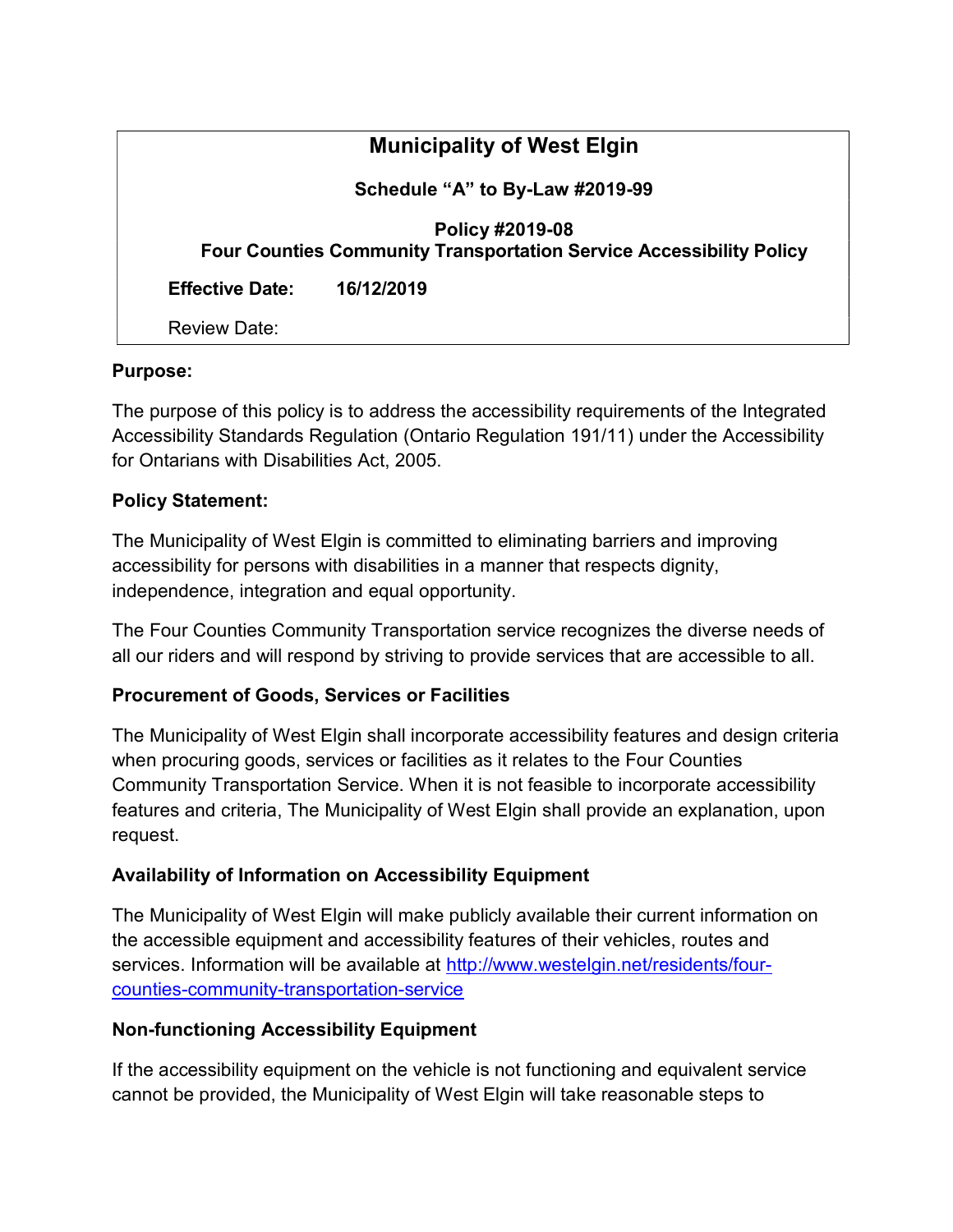accommodate people with disabilities. The Service Provider will repair accessibility equipment as soon as practicable.

## Accessibility training

The Municipality of West Elgin shall conduct accessibility training to employees, volunteers and for all persons who participate in developing policies, provide goods, services or facilities on behalf of The Municipality of West Elgin. The accessibility training shall include training on:

- The Accessibility for Ontarians with Disabilities Act, 2005 (AODA)
- The requirements of the Integrated Accessibility Standards Regulation (Ontario Regulation 191/11) as it pertains to the duties of the employees, volunteers and other persons
- The Ontario Human Rights Code as it pertains to persons with disabilities
- Safe use of accessibility equipment and features
- Acceptable modifications to procedures in situations where temporary barriers exist or accessibility equipment on a vehicle fails
- Emergency preparedness and response procedures related to the safety of persons with disabilities

Training will be provided to staff, volunteers and third parties as soon as practicable after they are assigned the applicable duties as well as on an ongoing basis as changes occur to the Four County Community Transportation Service policies, procedures and practices governing the provision of goods or services to persons with disabilities.

The Municipality of West Elgin is responsible to keep a record of the training provided including dates on which the training is provided and the number of individuals to whom it is provided.

# Booking of Appointments

All appointment requests must follow the bus mission statement – provide rides to: medical appointments, other health related activities, community programs and shopping. Ensure that the bus has proper seating for clients enquiring about a program – this may include wheelchair users, scooter users and other mobility device users. Discussion of required fee for transportation of client, along with the method of payment (cash, cheque, billed) is required. Clients should be informed of pickup time as well as other stops being made before they arrive for their appointment.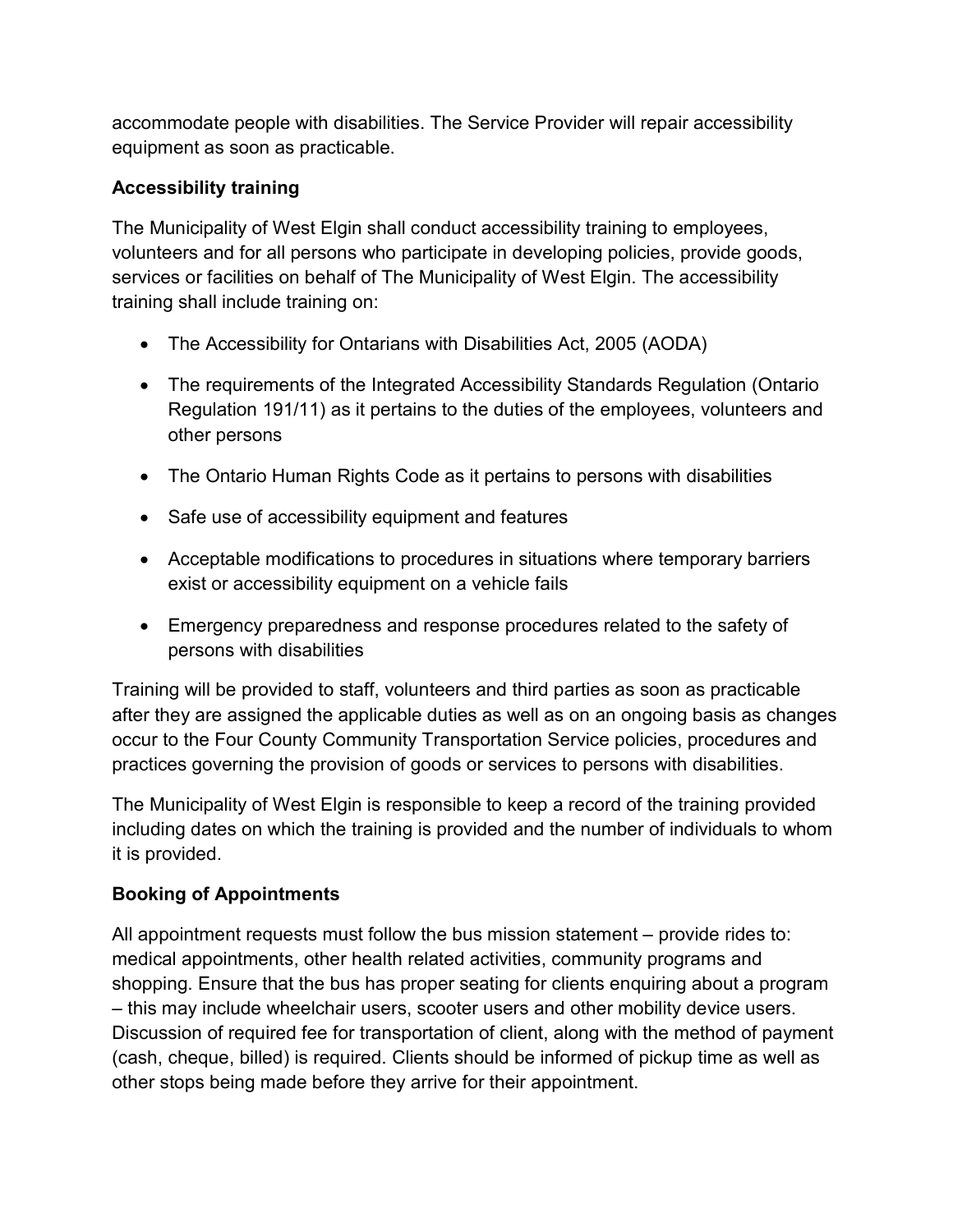### Client Cancellation

All cancelled appointments are to be properly documented and appropriate persons notified.

Upon receiving a telephone call or telephone message, the following steps are to be taken:

- a) Update appointment information in booking log
- b) If on same day, notify the driver as soon as possible to inform of cancellation
- c) Inform driver in timely fashion if cancellation is a future date
- d) Encourage clients to notify transit service of cancellation promptly in order to inform driver and to make bus available to others for that appointment time
- e) Re-book appointment with client for bus service if they have a new date and time

If Driver arrives at client's home and discover client is cancelling, the driver will:

- a) Inform client of need to cancel before bus arriving (unless emergency situation)
- b) Determine if client will be charged for cancelled trip

If Driver arrives at client's home and client does not come out to the bus, the Driver will:

- a) Knock on the clients door and wait for a response (no more than five minutes)
- b) If the Driver deems that they should not leave the bus for safety of the passengers on the bus, the driver will call the client from the bus
- c) If there is no answer, the Driver will telephone the Municipality of West Elgin
- d) The Municipality will attempt to call the client while the Driver resumes his/her duties
- e) If there is still no answer after telephoning the client, the client's emergency contacts will be contacted in an attempt to locate the client
- f) The details/outcome of the search will be documented

## Emergency Preparedness and Response

The Municipality of West Elgin must ensure that the bus drivers are prepared and the bus is equipped for emergency situations as follows:

- a) Ensure the bus is equipped with cellular phone and appropriate office and emergency numbers
- b) Ensure standard emergency equipment is on the bus including flares, first aid kit and fire extinguisher

In the event of an emergency or unusual situation, the Driver will:

a) Pull vehicle over to the side of the road, when safe to do so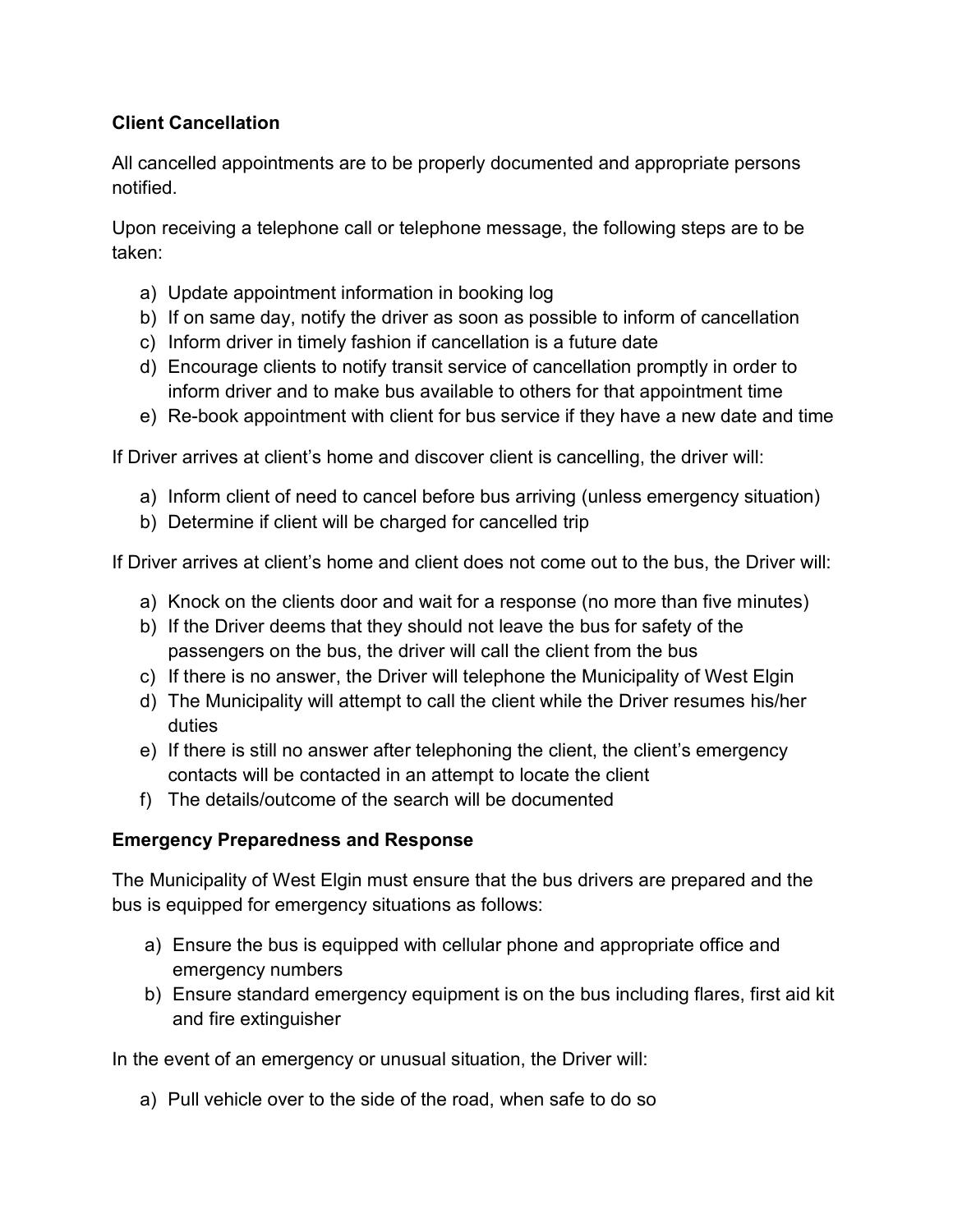- b) Ask all clients to remain sitting and remain calm
- c) See to the safety of the clients first
- d) Evaluate the situation
- e) Remove the clients to a safe location if it is deemed dangerous to stay on the bus
- f) Use the cellular phone to call for help: 911 if appropriate, notify the West Elgin office

In the event of an emergency or unusual situation, the Municipality of West Elgin will:

- a) When notified by the driver, will discuss requirements needed to assist with the emergency or unusual situation
- b) Provide support to the driver if possible e.g. call a tow truck/garage
- c) Arrange alternate transportation for clients
- d) Review incident report with the driver
- e) Discuss need for any revision to emergency preparedness and response practices

### Service Area and Routes

The designated service area is the "Four Counties Area" which includes the Municipality of Southwest Middlesex, the Municipality of West Elgin, the Village of Newbury and the Easterly portion of the Municipality of Chatham Kent (East of County Road 15). All rides with the service must be pre-booked.

### Fares

The Four County Community Transportation Service will not charge people with disabilities a higher fare than it charges to people without disabilities for the same trip. The Four County Community Transportation Service will not charge a fare to a support person who is accompanying a person with a disability, when the person with a disability has a support person travel with them.

#### Service Animals

People with disabilities who are accompanied by a service animal are permitted access to the Four County Transportation Service. All service animals must be under the care and control of their handler at all times. A service animal must not place passengers or bus operators at risk.

All people using a service animal must meet the requirements stated in the Integrated Accessibility Standards Regulation. Passengers with service animals may be asked to present a letter from a regulated health professional stating that the animal is required for reasons relating to the disability.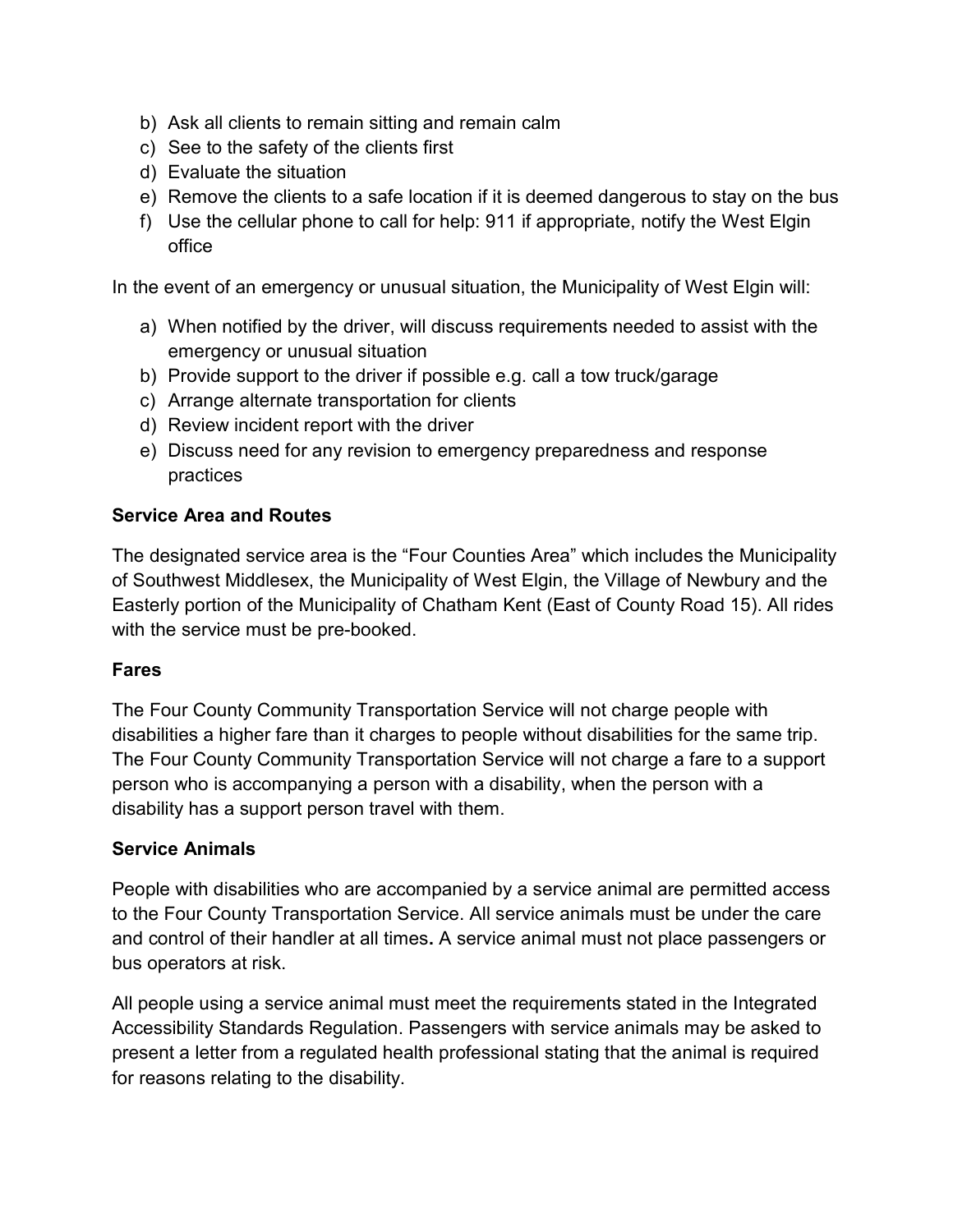### Support Persons

A person with a disability who is accompanied by a support person will be permitted to have that person accompany them while using The Four County Transportation Service. There shall be no charge to support persons accompanying a person with a disability while using the FCTS. It is the responsibility of a person with a disability to demonstrate to the service provider their need for a support person to accompany them.

The Four County Transportation Service may deem it necessary to require a support person for a person with a disability in order to protect the health and safety of that person or others using the service. This will only occur after a consultation with the person with a disability and when it is the only means to allow the person with a disability to access the service.

### Service Disruptions

If for whatever reason the Four County Transportation Service is not operating, and there is a disruption to service, you must notify the public. Notice of the disruption must include the reason for the disruption, its anticipated duration and a description of alternative services, if any, that are available. Notification to the public could include posting this information on the Municipality of West Elgin's website.

### Assistance and Requirements to People with Disabilities

Operators of the Four County Transportation Bus will:

- Deploy lifting devices, ramps or portable bridge plates upon the request of a person with a disability
- Ensure that adequate time is provided to persons with disabilities to safely board, be secured, and deboard transportation vehicles and that assistance will be provided, upon request for these activities
- Assist with safe and careful storage of mobility aids or mobility assistive devices used by persons with disabilities. Operators will store and return mobility aids and mobility assistive devices to people with disabilities who use them.

The Four County Transportation Service will not charge a fee for the storage of a mobility aid or a mobility assistive device.

## Establishment of Accessibility Plans

The Municipality of West Elgin falls under the County of Elgin's Multi Year Accessibility Plan. The plan shall be available on the Elgin County website and shall be made available in an accessible format or with communication supports upon request. Progress on the measures taken to implement the strategy to prevent and remove